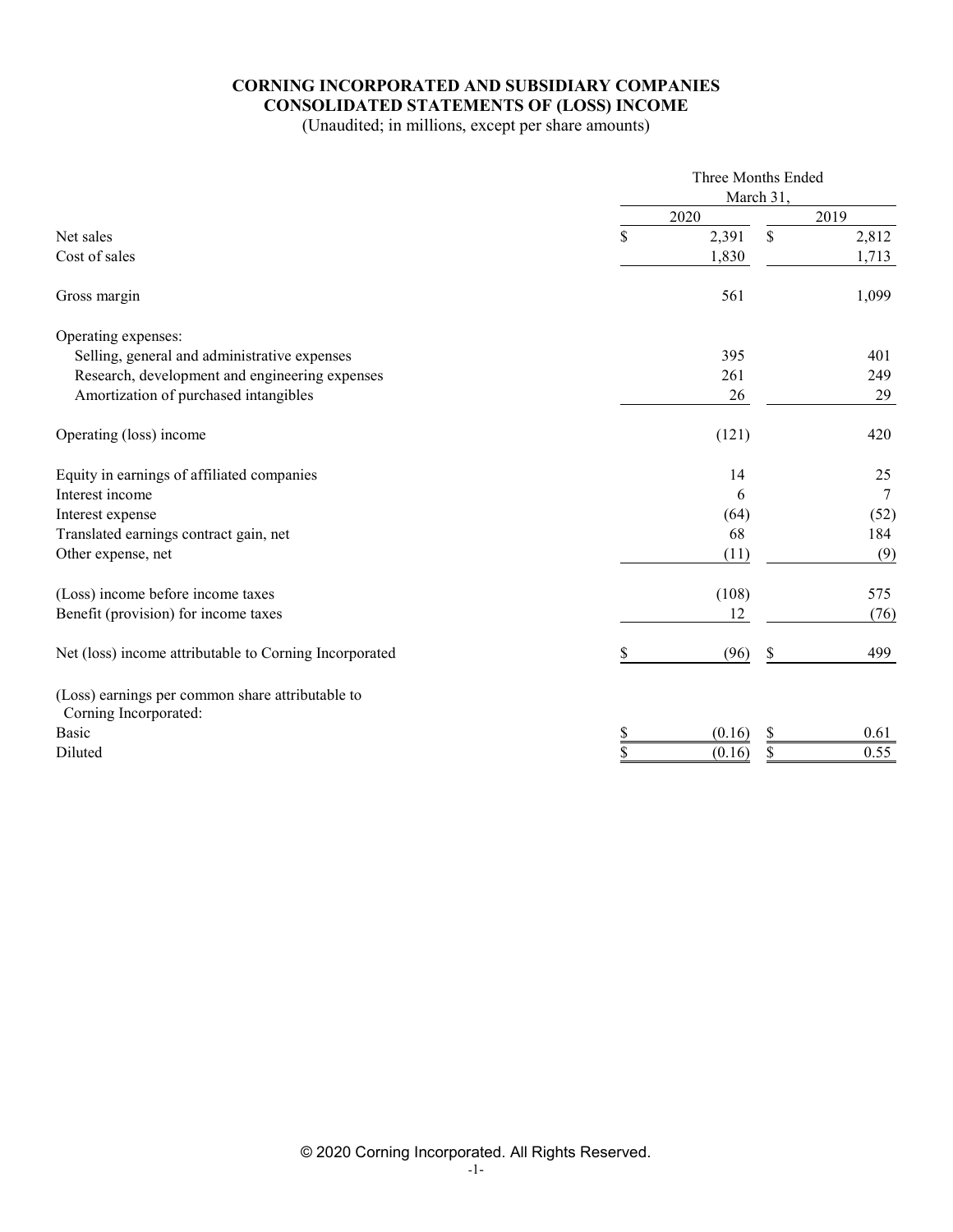# **CORNING INCORPORATED AND SUBSIDIARY COMPANIES CONSOLIDATED BALANCE SHEETS**

(Unaudited; in millions, except share and per share amounts)

|                                                                                                                             | March 31,<br>2020 | December 31,<br>2019 |           |  |
|-----------------------------------------------------------------------------------------------------------------------------|-------------------|----------------------|-----------|--|
| <b>Assets</b>                                                                                                               |                   |                      |           |  |
| Current assets:                                                                                                             |                   |                      |           |  |
| Cash and cash equivalents                                                                                                   | \$<br>2,025       | <sup>\$</sup>        | 2,434     |  |
| Trade accounts receivable, net of doubtful accounts and allowances                                                          | 1,708             |                      | 1,836     |  |
| Inventories, net of inventory reserves                                                                                      | 2,347             |                      | 2,320     |  |
| Other current assets                                                                                                        | 866               |                      | 873       |  |
| Total current assets                                                                                                        | 6,946             |                      | 7,463     |  |
| Investments                                                                                                                 | 320               |                      | 334       |  |
| Property, plant and equipment, net of accumulated depreciation                                                              | 14,932            |                      | 15,337    |  |
| Goodwill, net                                                                                                               | 1,918             |                      | 1,935     |  |
| Other intangible assets, net                                                                                                | 1,149             |                      | 1,185     |  |
| Deferred income taxes                                                                                                       | 1,181             |                      | 1,157     |  |
| Other assets                                                                                                                | 1,413             |                      | 1,487     |  |
| <b>Total Assets</b>                                                                                                         | \$<br>27,859      | \$                   | 28,898    |  |
| <b>Liabilities and Equity</b>                                                                                               |                   |                      |           |  |
| Current liabilities:                                                                                                        |                   |                      |           |  |
| Current portion of long-term debt and short-term borrowings                                                                 | \$<br>12          | $\mathcal{S}$        | 11        |  |
| Accounts payable                                                                                                            | 1,250             |                      | 1,587     |  |
| Other accrued liabilities                                                                                                   | 1,929             |                      | 1,923     |  |
| Total current liabilities                                                                                                   | 3,191             |                      | 3,521     |  |
| Long-term debt                                                                                                              | 7,815             |                      | 7,729     |  |
| Postretirement benefits other than pensions                                                                                 | 671               |                      | 671       |  |
| Other liabilities                                                                                                           | 3,895             |                      | 3,980     |  |
| <b>Total liabilities</b>                                                                                                    | 15,572            |                      | 15,901    |  |
| Commitments, contingencies and guarantees                                                                                   |                   |                      |           |  |
| Shareholders' equity:                                                                                                       |                   |                      |           |  |
| Convertible preferred stock, Series A - Par value \$100 per share;<br>Shares authorized 3,100; Shares issued: 2,300         | 2,300             |                      | 2,300     |  |
|                                                                                                                             |                   |                      |           |  |
| Common stock – Par value \$0.50 per share; Shares authorized 3.8 billion;<br>Shares issued: 1,719 million and 1,718 million | 859               |                      | 859       |  |
| Additional paid-in capital - common stock                                                                                   | 14,340            |                      | 14,323    |  |
| Retained earnings                                                                                                           | 16,114            |                      | 16,408    |  |
| Treasury stock, at cost; Shares held: 960 million and 956 million                                                           | (19,918)          |                      | (19, 812) |  |
| Accumulated other comprehensive loss                                                                                        | (1, 497)          |                      | (1,171)   |  |
| Total Corning Incorporated shareholders' equity                                                                             | 12,198            |                      | 12,907    |  |
| Noncontrolling interests                                                                                                    | 89                |                      | 90        |  |
| Total equity                                                                                                                | 12,287            |                      | 12,997    |  |
| <b>Total Liabilities and Equity</b>                                                                                         | \$<br>27,859      | \$                   | 28,898    |  |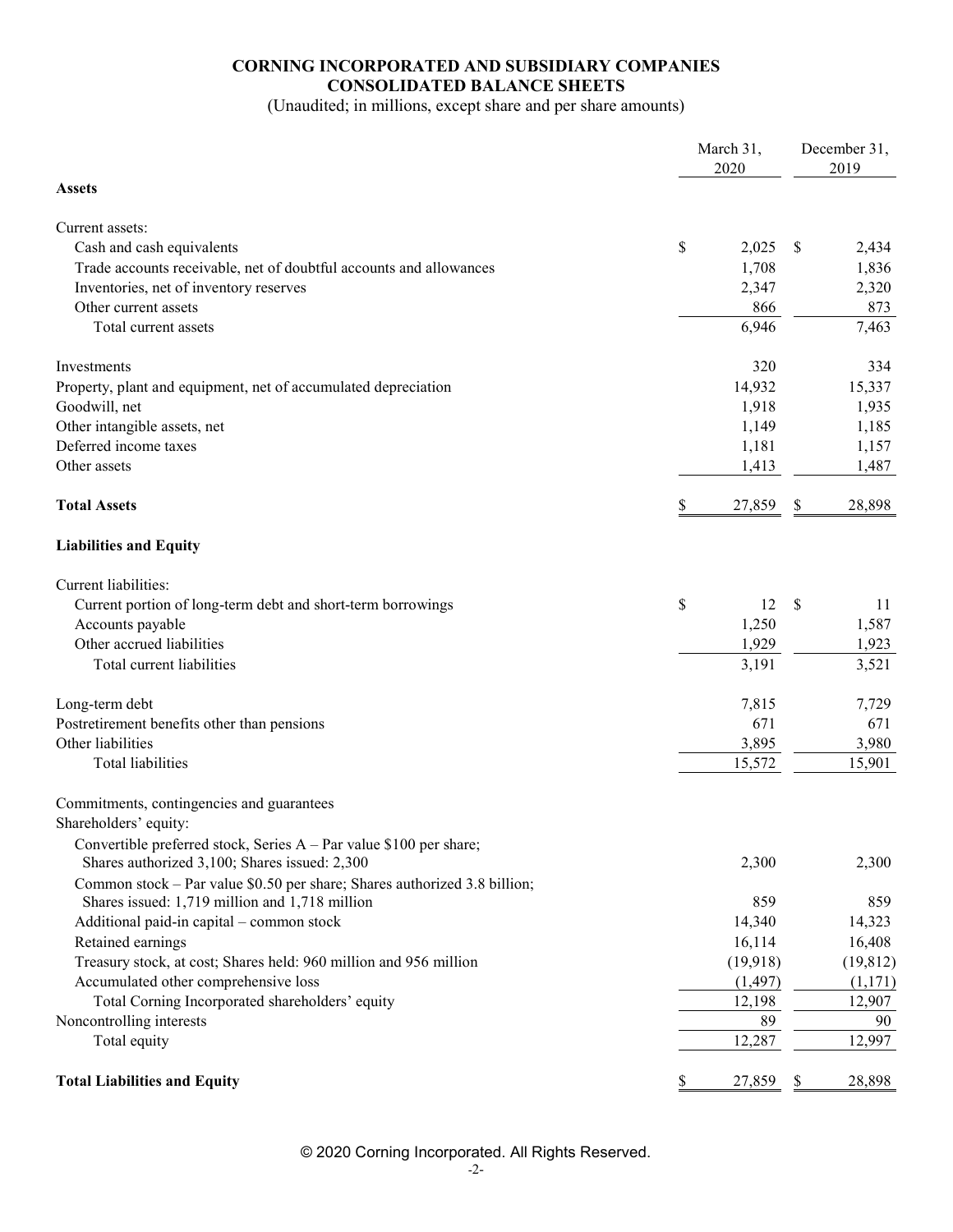### **CORNING INCORPORATED AND SUBSIDIARY COMPANIES CONSOLIDATED STATEMENTS OF CASH FLOWS**

(Unaudited; in millions)

|                                                                                                       |             | Three Months Ended<br>March 31, |
|-------------------------------------------------------------------------------------------------------|-------------|---------------------------------|
|                                                                                                       | 2020        | 2019                            |
| <b>Cash Flows from Operating Activities:</b>                                                          |             |                                 |
| Net (loss) income                                                                                     | \$<br>(96)  | <b>S</b><br>499                 |
| Adjustments to reconcile net (loss) income to net cash provided by (used in)<br>operating activities: |             |                                 |
| Depreciation                                                                                          | 356         | 306                             |
| Amortization of purchased intangibles                                                                 | 26          | 29                              |
| Loss on disposal of assets                                                                            | 60          |                                 |
| Severance charges                                                                                     | 77          |                                 |
| Equity in earnings of affiliated companies                                                            | (14)        | (25)                            |
| Deferred tax benefit                                                                                  | (40)        | (40)                            |
| Customer deposits and incentives                                                                      | 125         | $\overline{2}$                  |
| Translated earnings contract gain                                                                     | (68)        | (184)                           |
| Unrealized translation losses on transactions                                                         | 33          | 8                               |
| Tax assessment refunds                                                                                | 101         |                                 |
| Severance payments                                                                                    | (75)        |                                 |
| Changes in certain working capital items:                                                             |             |                                 |
| Trade accounts receivable                                                                             | 43          | (36)                            |
| Inventories                                                                                           | (67)        | (159)                           |
| Other current assets                                                                                  | (10)        | (97)                            |
| Accounts payable and other current liabilities                                                        | (207)       | (299)                           |
| Other, net                                                                                            |             | (33)<br>$\overline{4}$          |
| Net cash provided by (used in) operating activities                                                   | 248         | (29)                            |
| <b>Cash Flows from Investing Activities:</b>                                                          |             |                                 |
| Capital expenditures                                                                                  | (545)       | (524)                           |
| Realized gains on translated earnings contracts                                                       | 11          | 20                              |
| Other, net                                                                                            | (5)         | 21                              |
| Net cash used in investing activities                                                                 | (539)       | (483)                           |
| <b>Cash Flows from Financing Activities:</b>                                                          |             |                                 |
| Proceeds from issuance of long-term debt, net                                                         | 200         |                                 |
| Repurchases of common stock for treasury                                                              | (105)       | (257)                           |
| Dividends paid                                                                                        | (192)       | (181)                           |
| Other, net                                                                                            |             | 3<br>45                         |
| Net cash used in financing activities                                                                 | (94)        | (393)                           |
| Effect of exchange rates on cash                                                                      | (24)        | 6                               |
| Net decrease in cash and cash equivalents                                                             | (409)       | (899)                           |
| Cash and cash equivalents at beginning of period                                                      | 2,434       | 2,355                           |
| Cash and cash equivalents at end of period                                                            | \$<br>2,025 | \$<br>1,456                     |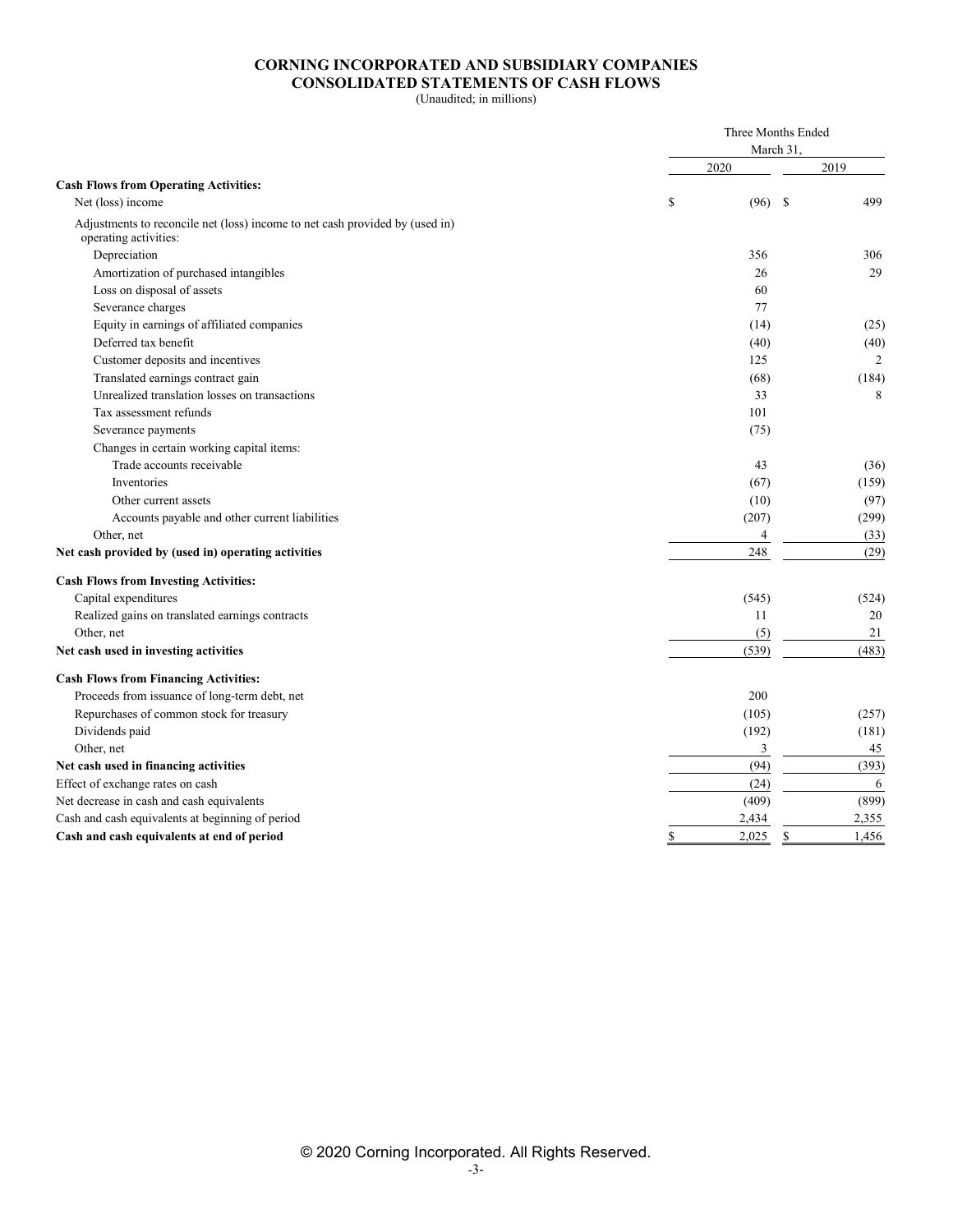## **CORNING INCORPORATED AND SUBSIDIARY COMPANIES (Unaudited)**

# *GAAP (Loss) Earnings per Common Share*

The following table sets forth the computation of basic and diluted (loss) earnings per common share (in millions, except per share amounts):

|                                                              | Three Months Ended |      |
|--------------------------------------------------------------|--------------------|------|
|                                                              | March 31.          |      |
|                                                              | 2020               | 2019 |
| Net (loss) income attributable to Corning Incorporated       | \$<br>$(96)$ \$    | 499  |
| Less: Series A convertible preferred stock dividend          | 24                 | 24   |
| Net (loss) income available to common stockholders – basic   | (120)              | 475  |
| Add: Series A convertible preferred stock dividend           |                    | 24   |
| Net (loss) income available to common stockholders - diluted | $(120)$ \$         | 499  |
|                                                              |                    |      |
| Weighted-average common shares outstanding - basic           | 760                | 784  |
| Effect of dilutive securities:                               |                    |      |
| Stock options and other dilutive securities                  |                    | 9    |
| Series A convertible preferred stock                         |                    | 115  |
| Weighted-average common shares outstanding - diluted         | 760                | 908  |
| Basic (loss) earnings per common share                       | \$<br>$(0.16)$ \$  | 0.61 |
| Diluted (loss) earnings per common share                     | $(0.16)$ \$        | 0.55 |

### *Core Earnings per Common Share*

The following table sets forth the computation of core basic and core diluted earnings per common share (in millions, except per share amounts):

|                                                            | Three months ended |           |      |
|------------------------------------------------------------|--------------------|-----------|------|
|                                                            |                    | March 31, |      |
|                                                            | 2020               |           | 2019 |
| Core net income attributable to Corning Incorporated       | \$<br>177          | \$.       | 365  |
| Less: Series A convertible preferred stock dividend        | 24                 |           | 24   |
| Core net income available to common stockholders - basic   | 153                |           | 341  |
| Add: Series A convertible preferred stock dividend         | 24                 |           | 24   |
| Core net income available to common stockholders - diluted | 177                |           | 365  |
| Weighted-average common shares outstanding - basic         | 760                |           | 784  |
| Effect of dilutive securities:                             |                    |           |      |
| Stock options and other dilutive securities                | 6                  |           | 9    |
| Series A convertible preferred stock                       | 115                |           | 115  |
| Weighted-average common shares outstanding - diluted       | 881                |           | 908  |
| Core basic earnings per common share                       | 0.20               |           | 0.43 |
| Core diluted earnings per common share                     | 0.20               |           | 0.40 |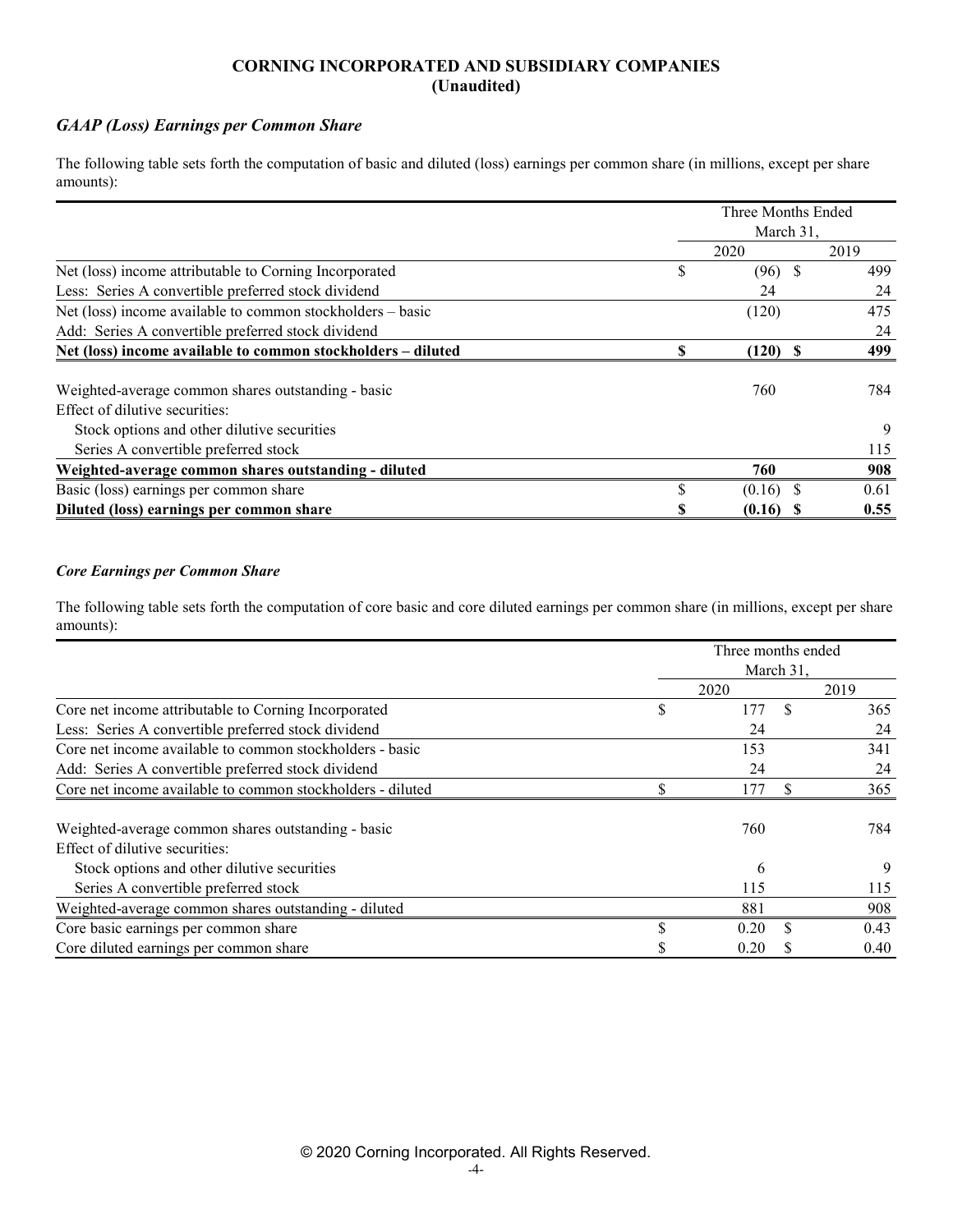## **CORE PERFORMANCE MEASURES**

In managing the Company and assessing our financial performance, we adjust certain measures provided by our consolidated financial statements to exclude specific items to report core performance measures. These items include gains and losses on our translated earnings contracts, acquisition-related costs, certain discrete tax items and other taxrelated adjustments, restructuring, impairment, and other charges or credits, certain litigation-related expenses, pension mark-to-market adjustments and other items which do not reflect on-going operating results of the Company or our equity affiliates. Corning utilizes constant-currency reporting for our Display Technologies, Environmental Technologies, Specialty Materials and Life Sciences segments for the Japanese yen, South Korean won, Chinese yuan, new Taiwan dollar and the euro. The Company believes that the use of constant-currency reporting allows investors to understand our results without the volatility of currency fluctuations and reflects the underlying economics of the translated earnings contracts used to mitigate the impact of changes in currency exchange rates on our earnings and cash flows. Corning also believes that reporting core performance measures provides investors greater transparency to the information used by our management team to make financial and operational decisions.

Core performance measures are not prepared in accordance with Generally Accepted Accounting Principles in the United States ("GAAP"). We believe investors should consider these non-GAAP measures in evaluating our results as they are more indicative of our core operating performance and how management evaluates our operational results and trends. These measures are not, and should not be viewed as a substitute for, GAAP reporting measures. With respect to the Company's outlook for future periods, it is not possible to provide reconciliations for these non-GAAP measures because the Company does not forecast the movement of foreign currencies against the U.S. dollar, or other items that do not reflect ongoing operations, nor does it forecast items that have not yet occurred or are out of the Company's control. As a result, the Company is unable to provide outlook information on a GAAP basis.

For a reconciliation of non-GAAP performance measures to their most directly comparable GAAP financial measure, please see "Reconciliation of Non-GAAP Measures".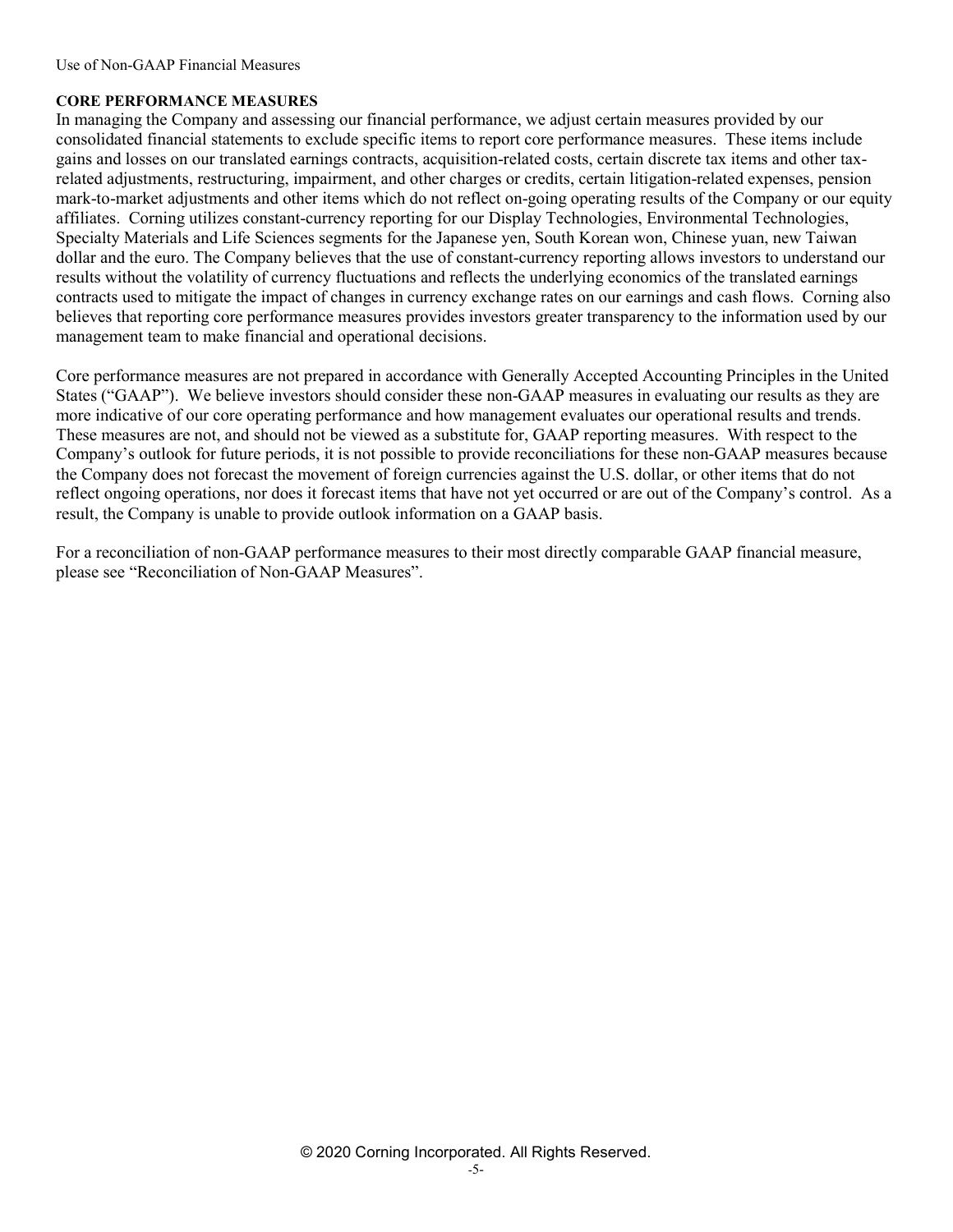## **CORNING INCORPORATED AND SUBSIDIARY COMPANIES RECONCILIATION OF NON-GAAP FINANCIAL MEASURE TO GAAP FINANCIAL MEASURE Three Months Ended March 31, 2020**

(Unaudited; amounts in millions, except per share amounts)

|                                                                | Three Months Ended March 31, 2020 |       |    |          |               |               |           |            |             |    |        |
|----------------------------------------------------------------|-----------------------------------|-------|----|----------|---------------|---------------|-----------|------------|-------------|----|--------|
|                                                                | (Loss) income                     |       |    |          |               |               | Effective |            |             |    |        |
|                                                                |                                   | Net   |    | Equity   |               | before income |           | Net (loss) | tax         |    | Per    |
|                                                                |                                   | sales |    | earnings |               | taxes         |           | income     | rate $(a)$  |    | share  |
| As reported - GAAP                                             | S                                 | 2,391 | -S | 14S      |               | $(108)$ \$    |           | (96)       | $11.1\%$ \$ |    | (0.16) |
| Constant-currency adjustment (1)                               |                                   | 33    |    |          |               | 19            |           | (22)       |             |    | (0.03) |
| Translation loss on Japanese<br>yen-denominated debt (2)       |                                   |       |    |          |               | 14            |           | 11         |             |    | 0.01   |
| Translated earnings contract gain (3)                          |                                   |       |    |          |               | (58)          |           | (45)       |             |    | (0.06) |
| Acquisition-related costs (4)                                  |                                   |       |    |          |               | 28            |           | 21         |             |    | 0.03   |
| Discrete tax items and other tax-related<br>adjustments $(5)$  |                                   |       |    |          |               |               |           | 37         |             |    | 0.05   |
| Restructuring, impairment and other<br>charges and credits (6) |                                   |       |    |          |               | 225           |           | 166        |             |    | 0.22   |
| Cumulative adjustment related to customer<br>contract $(7)$    |                                   | 105   |    |          |               | 105           |           | 105        |             |    | 0.14   |
| Core performance measures                                      | \$                                | 2,529 | -S | 14       | <sup>\$</sup> | 225           |           | 177        | 21.3%       | -S | 0.20   |

(a) Based upon statutory tax rates in the specific jurisdiction for each event.

See Reconciliation of Non-GAAP Financial Measures, "Items which we exclude from GAAP measures to arrive at Core Performance measures" for the descriptions of the footnoted reconciling items.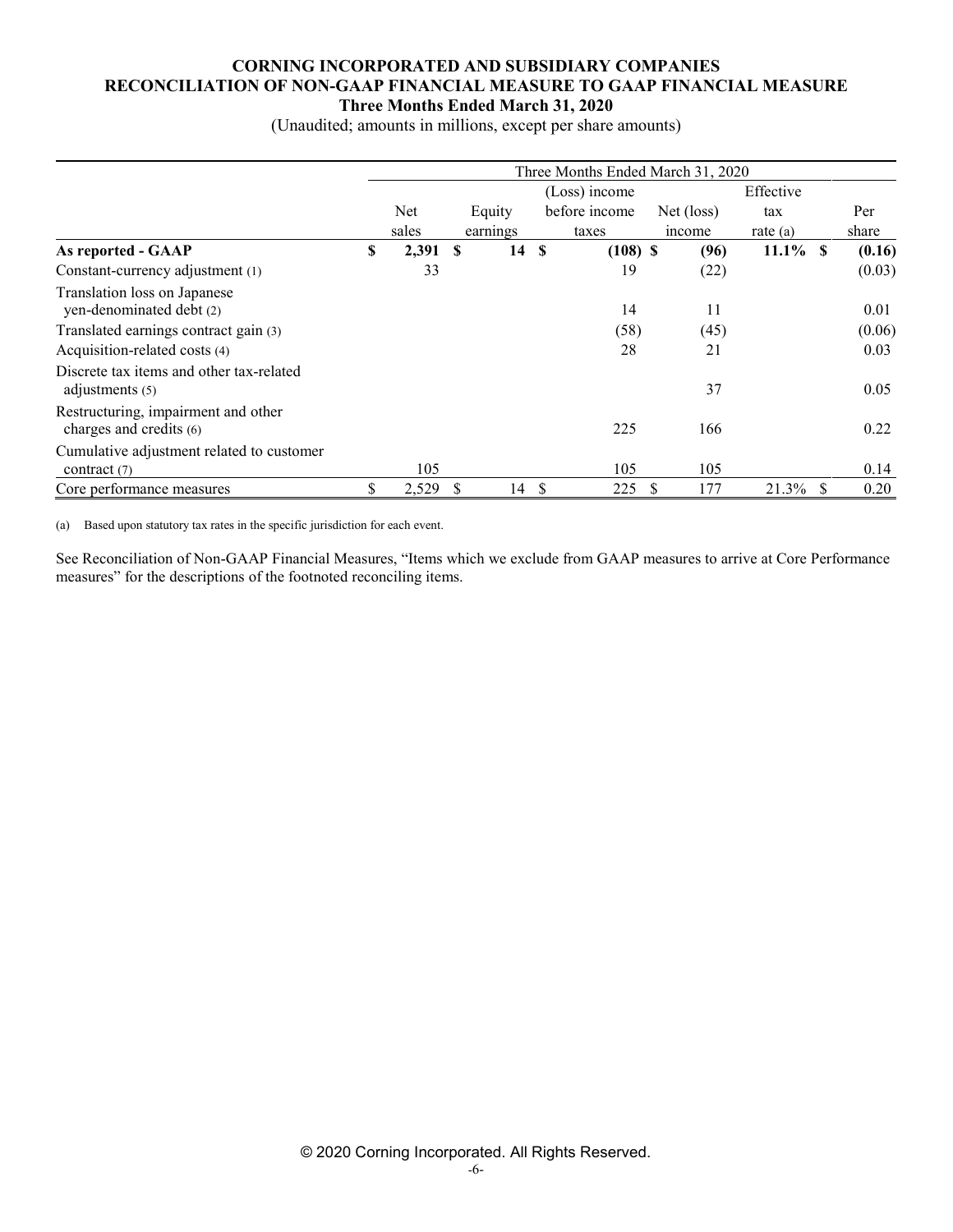## **CORNING INCORPORATED AND SUBSIDIARY COMPANIES RECONCILIATION OF NON-GAAP FINANCIAL MEASURE TO GAAP FINANCIAL MEASURE Three Months Ended March 31, 2019**

(Unaudited; amounts in millions, except per share amounts)

|                                                                | Three Months Ended March 31, 2019 |       |          |          |               |               |  |       |             |    |        |
|----------------------------------------------------------------|-----------------------------------|-------|----------|----------|---------------|---------------|--|-------|-------------|----|--------|
|                                                                |                                   |       |          |          |               | Income        |  |       | Effective   |    |        |
|                                                                |                                   | Net   |          | Equity   |               | before income |  | Net   | tax         |    | Per    |
|                                                                |                                   | sales |          | earnings |               | taxes         |  | mcome | rate $(a)$  |    | share  |
| As reported - GAAP                                             | \$                                | 2,812 | <b>S</b> | 25       | <b>S</b>      | 575 S         |  | 499   | $13.2\%$ \$ |    | 0.55   |
| Constant-currency adjustment (1)                               |                                   | 38    |          |          |               | 37            |  | 31    |             |    | 0.03   |
| Translation gain on Japanese<br>yen-denominated debt (2)       |                                   |       |          |          |               | (15)          |  | (11)  |             |    | (0.01) |
| Translated earnings contract gain (3)                          |                                   |       |          |          |               | (184)         |  | (144) |             |    | (0.16) |
| Acquisition-related costs (4)                                  |                                   |       |          |          |               | 37            |  | 28    |             |    | 0.03   |
| Discrete tax items and other tax-related<br>adjustments $(5)$  |                                   |       |          |          |               |               |  | (43)  |             |    | (0.05) |
| Restructuring, impairment and other<br>charges and credits (6) |                                   |       |          |          |               |               |  | 5     |             |    | 0.01   |
| Core performance measures                                      | \$                                | 2,850 | - \$     | 26       | <sup>\$</sup> | 457           |  | 365   | 20.1%       | S. | 0.40   |

(a) Based upon statutory tax rates in the specific jurisdiction for each event.

See Reconciliation of Non-GAAP Financial Measures, "Items which we exclude from GAAP measures to arrive at Core Performance measures" for the descriptions of the footnoted reconciling items.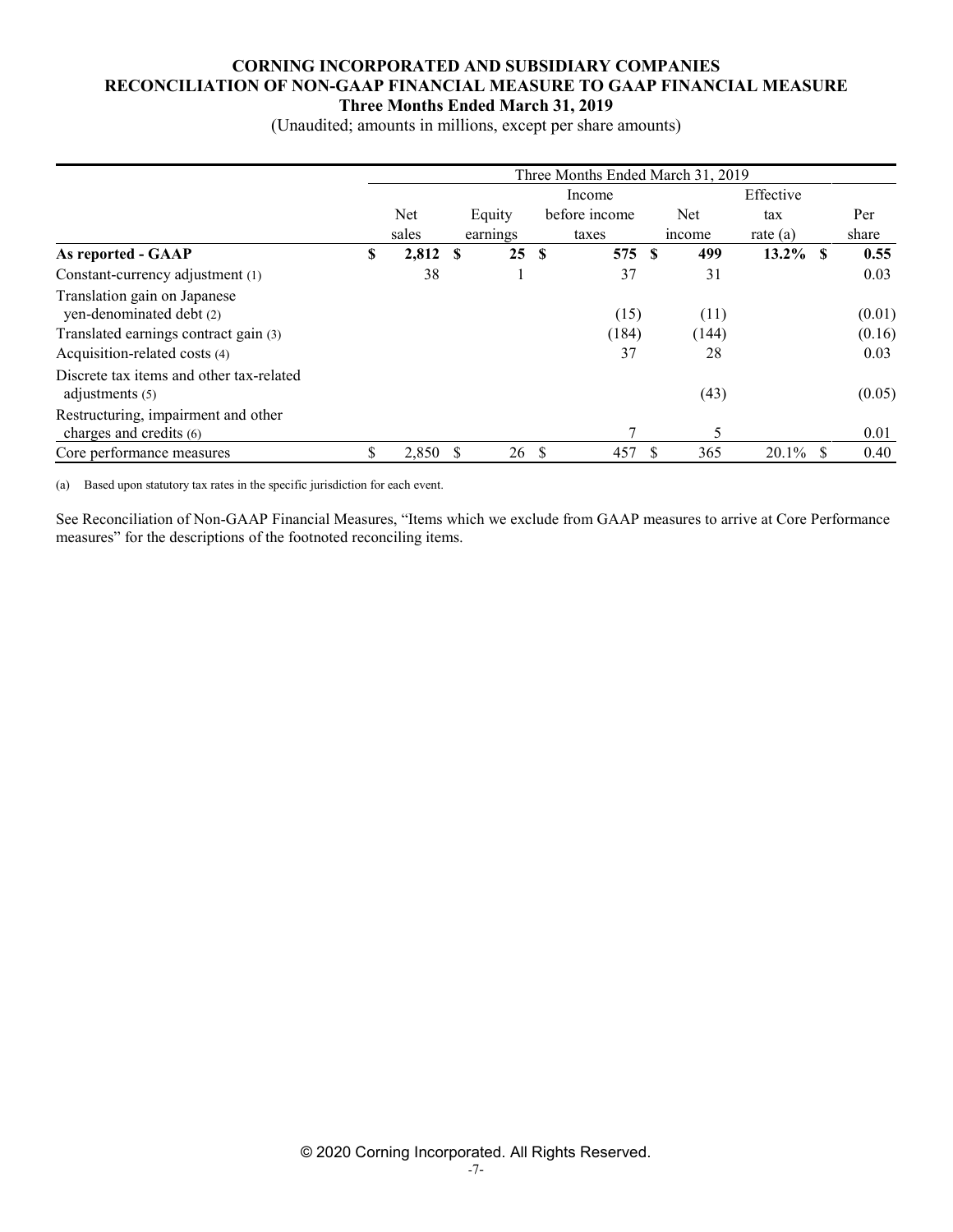## **CORNING INCORPORATED AND SUBSIDIARY COMPANIES RECONCILIATION OF NON-GAAP FINANCIAL MEASURE TO GAAP FINANCIAL MEASURE Three Months Ended March 31, 2020 and 2019**

(Unaudited; amounts in millions)

|                                                                |           |               | Three Months Ended |             |        |           | Three Months Ended |             |
|----------------------------------------------------------------|-----------|---------------|--------------------|-------------|--------|-----------|--------------------|-------------|
|                                                                |           |               | March 31, 2020     |             |        |           | March 31, 2019     |             |
|                                                                |           |               | Selling,           | Research,   |        |           | Selling,           | Research,   |
|                                                                |           |               | general            | development |        |           | general            | development |
|                                                                |           | Gross         | and                | and         |        | Gross     | and                | and         |
|                                                                | Gross     | margin        | admin.             | engineering | Gross  | margin    | admin.             | engineering |
|                                                                | Margin    | $\frac{0}{0}$ | expenses           | expenses    | Margin | $\%$      | expenses           | expenses    |
| As reported                                                    | \$<br>561 | $23\%$ \$     | 395S               | 261S        | 1,099  | $39\% S$  | 401S               | 249         |
| Constant-currency adjustment (1)                               | 21        |               |                    |             | 36     |           | и                  |             |
| Translated earnings contract gain (3)                          | (4)       |               |                    |             |        |           |                    |             |
| Acquisition-related costs (4)                                  |           |               | (1)                |             | 4      |           | (4)                | (1)         |
| Restructuring, impairment and other<br>charges and credits (6) | 161       |               | (48)               | (13)        |        |           |                    |             |
| Cumulative adjustment related to customer<br>contract (7)      | 105       |               |                    |             |        |           |                    |             |
| Core performance measures                                      | 844       | 33% \$        | 347 \$             | 248 \$      | 1,139  | $40\%$ \$ | 398 S              | 248         |

See Reconciliation of Non-GAAP Financial Measures, "Items which we exclude from GAAP measures to arrive at Core Performance measures" for the descriptions of the footnoted reconciling items.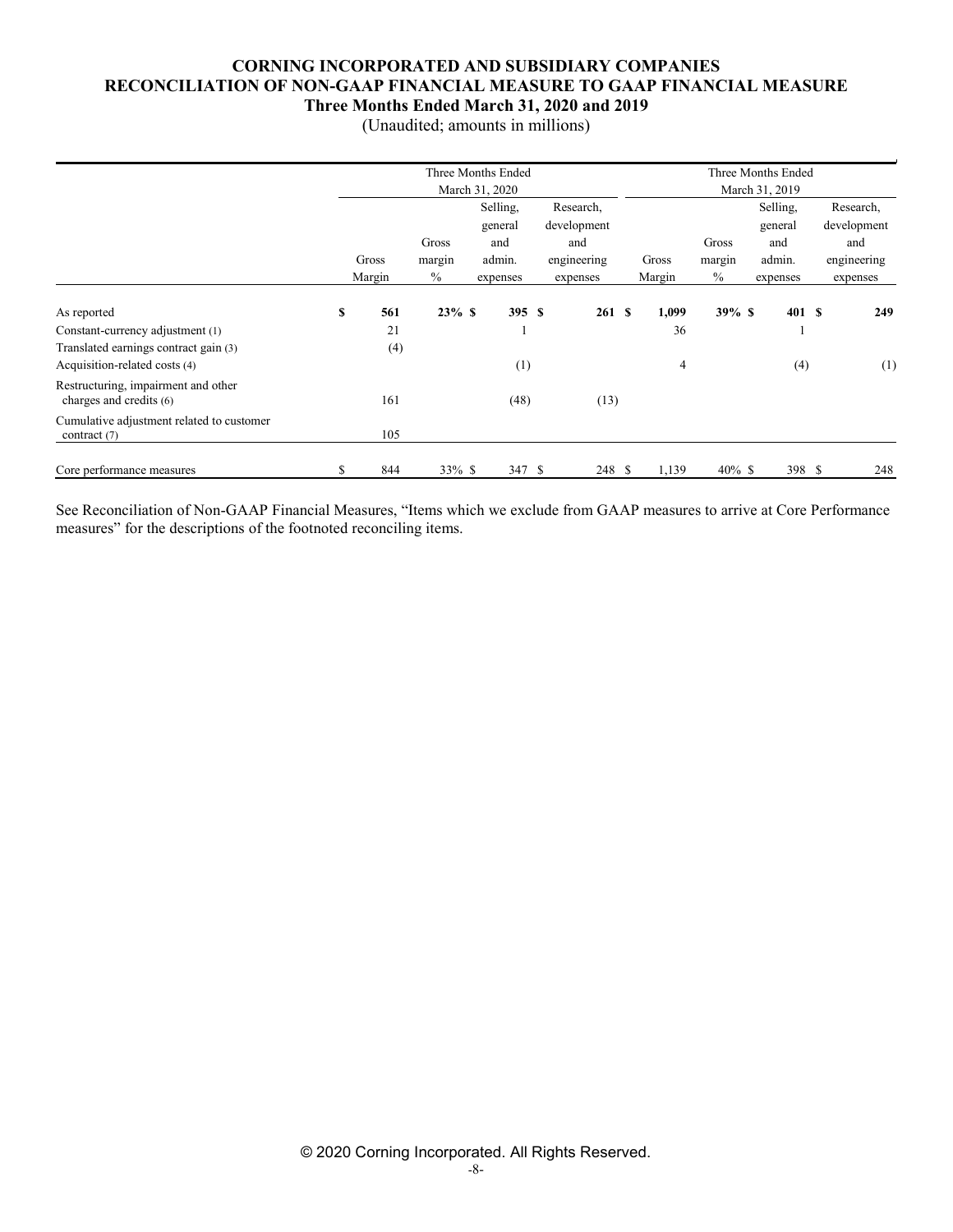#### **CORNING INCORPORATED AND SUBSIDIARY COMPANIES RECONCILIATION OF NON-GAAP FINANCIAL MEASURE TO GAAP FINANCIAL MEASURE Three Months Ended March 31, 2020 and 2019**

(Unaudited; amounts in millions)

|                                                 | Three Months<br>Ended<br>March 31, |      |          | Three Months<br>Ended |
|-------------------------------------------------|------------------------------------|------|----------|-----------------------|
|                                                 |                                    | 2020 |          | March 31,<br>2019     |
| Cash flows from operating activities            | \$                                 | 248  | <b>S</b> | (29)                  |
| Realized gains on translated earnings contracts |                                    | 11   |          | 20                    |
| Translation losses on cash balances             |                                    | (33) |          | (8)                   |
| Severance payments                              |                                    | 75   |          |                       |
| Adjusted cash flows from operating activities   |                                    | 301  | -S       | (17)                  |